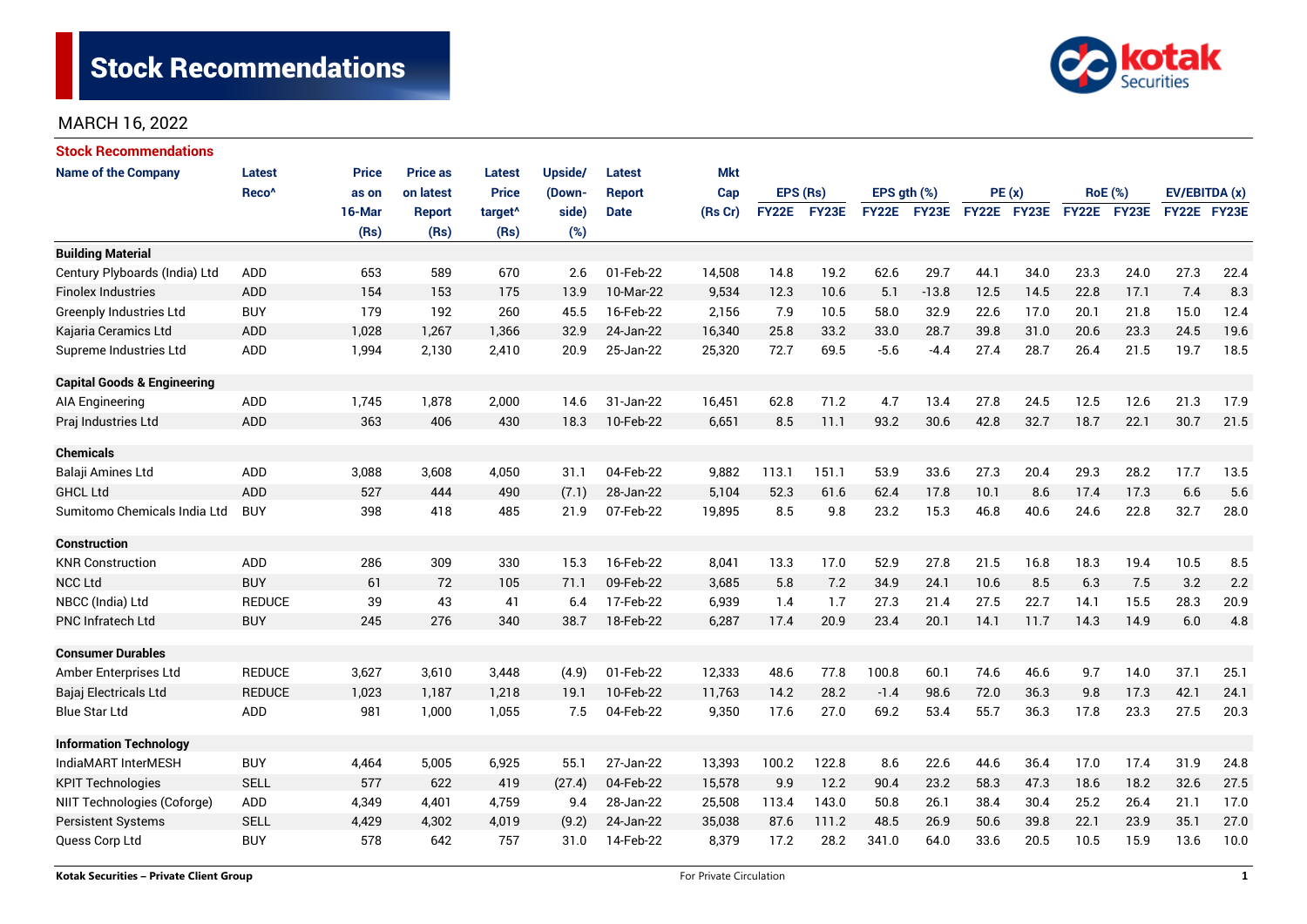

| <b>Stock Recommendations</b>       |                   |              |                 |                     |         |               |            |              |       |                  |              |             |      |                |      |               |      |
|------------------------------------|-------------------|--------------|-----------------|---------------------|---------|---------------|------------|--------------|-------|------------------|--------------|-------------|------|----------------|------|---------------|------|
| <b>Name of the Company</b>         | Latest            | <b>Price</b> | <b>Price as</b> | Latest              | Upside/ | <b>Latest</b> | <b>Mkt</b> | EPS (Rs)     |       |                  |              |             |      |                |      |               |      |
|                                    | Reco <sup>^</sup> | as on        | on latest       | <b>Price</b>        | (Down-  | <b>Report</b> | Cap        |              |       | EPS $gth$ $(\%)$ |              | PE(x)       |      | <b>RoE</b> (%) |      | EV/EBITDA (x) |      |
|                                    |                   | 16-Mar       | Report          | target <sup>^</sup> | side)   | <b>Date</b>   | (Rs Cr)    | <b>FY22E</b> | FY23E | <b>FY22E</b>     | <b>FY23E</b> | FY22E FY23E |      | FY22E FY23E    |      | FY22E FY23E   |      |
|                                    |                   | (Rs)         | (Rs)            | (Rs)                | (%)     |               |            |              |       |                  |              |             |      |                |      |               |      |
| <b>Metals &amp; Mining</b>         |                   |              |                 |                     |         |               |            |              |       |                  |              |             |      |                |      |               |      |
| <b>MOIL Ltd</b>                    | <b>BUY</b>        | 172          | 170             | 215                 | 25.3    | 18-Feb-22     | 4,573      | 14.5         | 16.4  | 95.9             | 13.1         | 11.8        | 10.5 | 11.5           | 12.2 | 5.8           | 4.4  |
| APL Apollo Tubes Ltd               | <b>BUY</b>        | 938          | 820             | 980                 | 4.5     | 28-Jan-22     | 23,455     | 21.0         | 27.0  | $-27.6$          | 28.6         | 44.7        | 34.7 | 26.7           | 26.8 | 25.8          | 20.4 |
| Oil & Gas                          |                   |              |                 |                     |         |               |            |              |       |                  |              |             |      |                |      |               |      |
| Chennai Petroleum Corp             | <b>BUY</b>        | 126          | 104             | 127                 | 0.8     | 25-Jan-22     | 1.877      | 30.3         | 18.2  | 75.1             | $-39.9$      | 4.2         | 6.9  | 24.6           | 12.5 | 6.9           | 8.5  |
| <b>Gujarat Gas</b>                 | <b>ADD</b>        | 503          | 660             | 734                 | 45.9    | 10-Feb-22     | 34,613     | 18.7         | 26.7  | 0.5              | 42.8         | 26.9        | 18.8 | 24.3           | 27.3 | 16.5          | 11.8 |
| <b>MRPL</b>                        | ADD               | 42           | 47              | 50                  | 18.1    | 31-Jan-22     | 7,420      | 1.2          | 6.8   | $-137.5$         | 466.7        | 35.3        | 6.2  | 4.7            | 23.8 | 13.3          | 8.7  |
| <b>Paints</b>                      |                   |              |                 |                     |         |               |            |              |       |                  |              |             |      |                |      |               |      |
| Akzo Nobel India Ltd               | <b>BUY</b>        | 1,966        | 1,887           | 2,670               | 35.8    | 14-Feb-22     | 9,182      | 57.9         | 67.2  | 27.3             | 16.1         | 34.0        | 29.3 | 17.9           | 19.7 | 20.5          | 17.5 |
| <b>Pharmaceuticals</b>             |                   |              |                 |                     |         |               |            |              |       |                  |              |             |      |                |      |               |      |
| <b>Suven Pharmaceuticals</b>       | <b>REDUCE</b>     | 524          | 561             | 550                 | 4.9     | 17-Aug-21     | 13,320     | 16.9         | 21.1  | 19.0             | 24.9         | 31.0        | 24.9 | 27.6           | 26.5 | 24.2          | 18.9 |
| <b>Transportation</b>              |                   |              |                 |                     |         |               |            |              |       |                  |              |             |      |                |      |               |      |
| Aegis Logistics Ltd                | <b>BUY</b>        | 196          | 216             | 310                 | 57.8    | 14-Feb-22     | 6,561      | 12.6         | 13.6  | 28.6             | 7.9          | 15.6        | 14.4 | 20.4           | 19.0 | 8.8           | 7.8  |
| <b>Allcargo Global Logistics</b>   | <b>BUY</b>        | 312          | 346             | 430                 | 37.8    | 15-Feb-22     | 7,679      | 27.7         | 31.3  | 246.3            | 13.0         | 11.3        | 10.0 | 21.2           | 20.1 | 6.0           | 5.0  |
| <b>Blue Dart Express</b>           | <b>BUY</b>        | 6,209        | 6,926           | 7,975               | 28.4    | 01-Feb-22     | 14,777     | 115.0        | 134.0 | 98.3             | 16.5         | 54.0        | 46.3 | 36.2           | 33.3 | 15.3          | 13.2 |
| <b>VRL Logistics Ltd</b>           | <b>BUY</b>        | 442          | 499             | 625                 | 41.3    | 04-Feb-22     | 4,034      | 11.3         | 18.3  | 117.3            | 61.9         | 39.1        | 24.2 | 14.3           | 21.6 | 12.5          | 9.4  |
| <b>Others</b>                      |                   |              |                 |                     |         |               |            |              |       |                  |              |             |      |                |      |               |      |
| Bata India Ltd                     | <b>BUY</b>        | 1,911        | 1,895           | 2,380               | 24.6    | 10-Feb-22     | 24,650     | 27.0         | 36.6  | $-509.1$         | 35.6         | 70.8        | 52.2 | 16.3           | 19.4 | 34.7          | 27.7 |
| <b>Central Depository Services</b> | <b>REDUCE</b>     | 1,550        | 1,510           | 1,505               | (2.9)   | 10-Feb-22     | 16,275     | 29.9         | 34.8  | 55.7             | 16.4         | 51.8        | 44.5 | 28.5           | 26.6 | 41.5          | 35.6 |
| <b>EPL Ltd</b>                     | ADD               | 167          | 187             | 205                 | 22.6    | 10-Feb-22     | 5,265      | 7.1          | 8.6   | $-6.6$           | 21.1         | 23.5        | 19.4 | 12.1           | 13.2 | 9.1           | 7.5  |
| JK Paper Ltd                       | <b>BUY</b>        | 307          | 232             | 295                 | (3.8)   | 17-Feb-22     | 5,456      | 34.1         | 47.7  | 140.1            | 39.9         | 9.0         | 6.4  | 19.2           | 21.5 | 7.8           | 5.3  |
| Radico Khaitan Ltd                 | <b>REDUCE</b>     | 899          | 978             | 970                 | 7.9     | 07-Feb-22     | 11,960     | 21.2         | 26.1  | 4.4              | 23.1         | 42.4        | 34.5 | 15.0           | 16.1 | 27.0          | 23.2 |
| <b>VIP Industries Ltd</b>          | <b>REDUCE</b>     | 626          | 648             | 620                 | (0.9)   | 04-Feb-22     | 8,885      | 6.2          | 12.0  | $-187.3$         | 93.5         | 100.9       | 52.1 | 14.3           | 23.2 | 45.6          | 28.2 |
| Welspun Corp Ltd                   | <b>SELL</b>       | 144          | 173             | 120                 | (16.5)  | 14-Feb-22     | 3,809      | 11.9         | 9.2   | $-49.8$          | $-22.7$      | 12.1        | 15.6 | 7.8            | 5.9  | 4.4           | 4.9  |

*Source: Kotak Securities - Private Client Group*

All recommendations are with a 12 month perspective from the date of the report/update. Investors are requested to use their discretion while deciding the timing, quantity of investment as well as the exit.

NR NoRated. The investment rating and target price, if any, have been suspended temporarily. Such suspension is in compliance with applicable regulation(s) and/or Kotak Securities policies in circumstances when Kotak Secur Or its affiliates is acting in an advisory capacity in a merger or strategic transaction involving this company and in certain other circumstances.

**NM Not meaningful**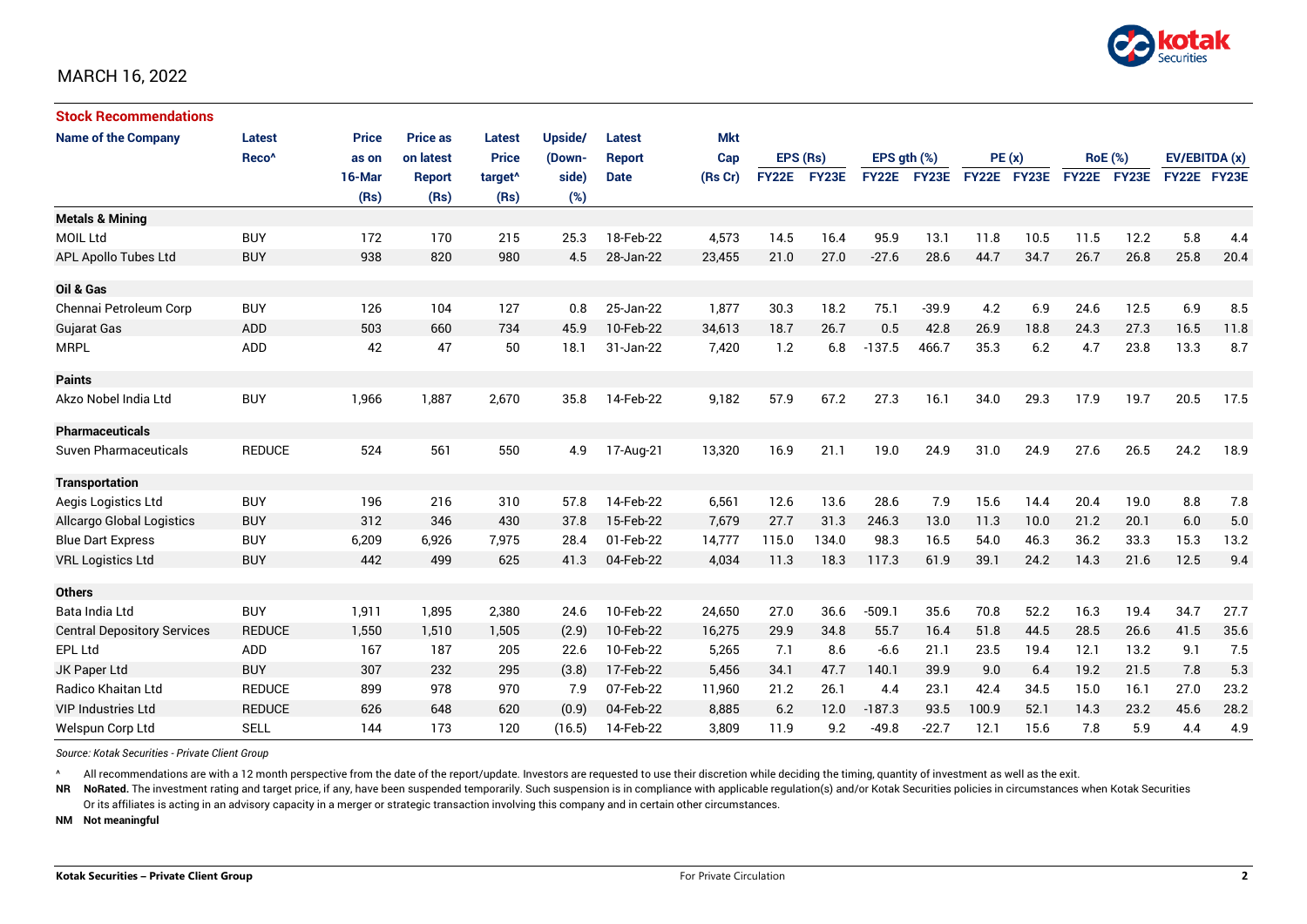

# **RATING SCALE (PRIVATE CLIENT GROUP)**

#### **Definitions of ratings**

| <b>BUY</b>       |   | - We expect the stock to deliver more than 15% returns over the next 12 months                                                                                                                                                                                                                                                                                                                                                     |
|------------------|---|------------------------------------------------------------------------------------------------------------------------------------------------------------------------------------------------------------------------------------------------------------------------------------------------------------------------------------------------------------------------------------------------------------------------------------|
| <b>ADD</b>       |   | - We expect the stock to deliver 5% - 15% returns over the next 12 months                                                                                                                                                                                                                                                                                                                                                          |
| <b>REDUCE</b>    |   | - We expect the stock to deliver -5% - +5% returns over the next 12 months                                                                                                                                                                                                                                                                                                                                                         |
| <b>SELL</b>      |   | - We expect the stock to deliver $\lt$ -5% returns over the next 12 months                                                                                                                                                                                                                                                                                                                                                         |
| <b>NR</b>        |   | - Not Rated. Kotak Securities is not assigning any rating or price target to the stock.                                                                                                                                                                                                                                                                                                                                            |
|                  |   | The report has been prepared for information purposes only.                                                                                                                                                                                                                                                                                                                                                                        |
| <b>SUBSCRIBE</b> |   | $-$ We advise investor to subscribe to the IPO.                                                                                                                                                                                                                                                                                                                                                                                    |
| <b>RS</b>        |   | - Rating Suspended. Kotak Securities has suspended the investment rating and price target for this stock, either because there is not a sufficient fundamental basis for determining, or there<br>are legal, regulatory or policy constraints around publishing, an investment rating or target. The previous investment rating and price target, if any, are no longer in effect for this stock and<br>should not be relied upon. |
| <b>NA</b>        |   | $-$ Not Available or Not Applicable. The information is not available for display or is not applicable                                                                                                                                                                                                                                                                                                                             |
| <b>NM</b>        |   | - Not Meaningful. The information is not meaningful and is therefore excluded.                                                                                                                                                                                                                                                                                                                                                     |
| <b>NOTE</b>      | - | Our target prices are with a 12-month perspective. Returns stated in the rating scale are our internal benchmark.                                                                                                                                                                                                                                                                                                                  |

## **FUNDAMENTAL RESEARCH TEAM (PRIVATE CLIENT GROUP)**

| <b>Shrikant Chouhan</b>                                                                                | Arun Agarwal                                                                                         | <b>Amit Agarwal, CFA</b>            | <b>Hemali Dhame</b>          |
|--------------------------------------------------------------------------------------------------------|------------------------------------------------------------------------------------------------------|-------------------------------------|------------------------------|
| <b>Head of Research</b>                                                                                | Auto & Auto Ancillary                                                                                | <b>Transportation, Paints, FMCG</b> | <b>Banking &amp; Finance</b> |
| shrikant.chouhan@kotak.com                                                                             | arun.agarwal@kotak.com                                                                               | agarwal.amit@kotak.com              | Hemali.Dhame@kotak.com       |
| +91 22 6218 5408                                                                                       | +91 22 6218 6443                                                                                     | +91 22 6218 6439                    | +91 22 6218 6433             |
| <b>Jatin Damania</b>                                                                                   | Purvi Shah                                                                                           | <b>Rini Mehta</b>                   | K. Kathirvelu                |
| Metals & Mining, Midcap                                                                                | Pharmaceuticals                                                                                      | <b>Research Associate</b>           | <b>Support Executive</b>     |
| jatin.damania@kotak.com                                                                                | purvi.shah@kotak.com                                                                                 | rini.mehta@kotak.com                | k.kathirvelu@kotak.com       |
| +91 22 6218 6440                                                                                       | +91 22 6218 6432                                                                                     | +91 80801 97299                     | +91 22 6218 6427             |
| <b>Sumit Pokharna</b><br>Oil and Gas. Information Tech<br>sumit.pokharna@kotak.com<br>+91 22 6218 6438 | Pankai Kumar<br>Construction, Capital Goods & Midcaps<br>pankajr.kumar@kotak.com<br>+91 22 6218 6434 |                                     |                              |

## **TECHNICAL RESEARCH TEAM (PRIVATE CLIENT GROUP)**

| <b>Shrikant Chouhan</b>    | <b>Amol Athawale</b>    |  |
|----------------------------|-------------------------|--|
| shrikant.chouhan@kotak.com | amol.athawale@kotak.com |  |
| +91 22 6218 5408           | +91 20 6620 3350        |  |
|                            |                         |  |

#### **Sayed Haider** Research Associate [sayed.haider@kotak.com](mailto:sayed.haider@kotak.com) +91 22 62185498

## **DERIVATIVES RESEARCH TEAM (PRIVATE CLIENT GROUP)**

[sahaj.agrawal@kotak.com](mailto:sahaj.agrawal@kotak.com) [prashanth.lalu@kotak.com](mailto:prashanth.lalu@kotak.com) [prasenjit.biswas@kotak.com](mailto:prasenjit.biswas@kotak.com) +91 22 6218 5497 +91 33 6615 6273

**Sahaj Agrawal Prashanth Lalu Prasenjit Biswas, CMT, CFTe**